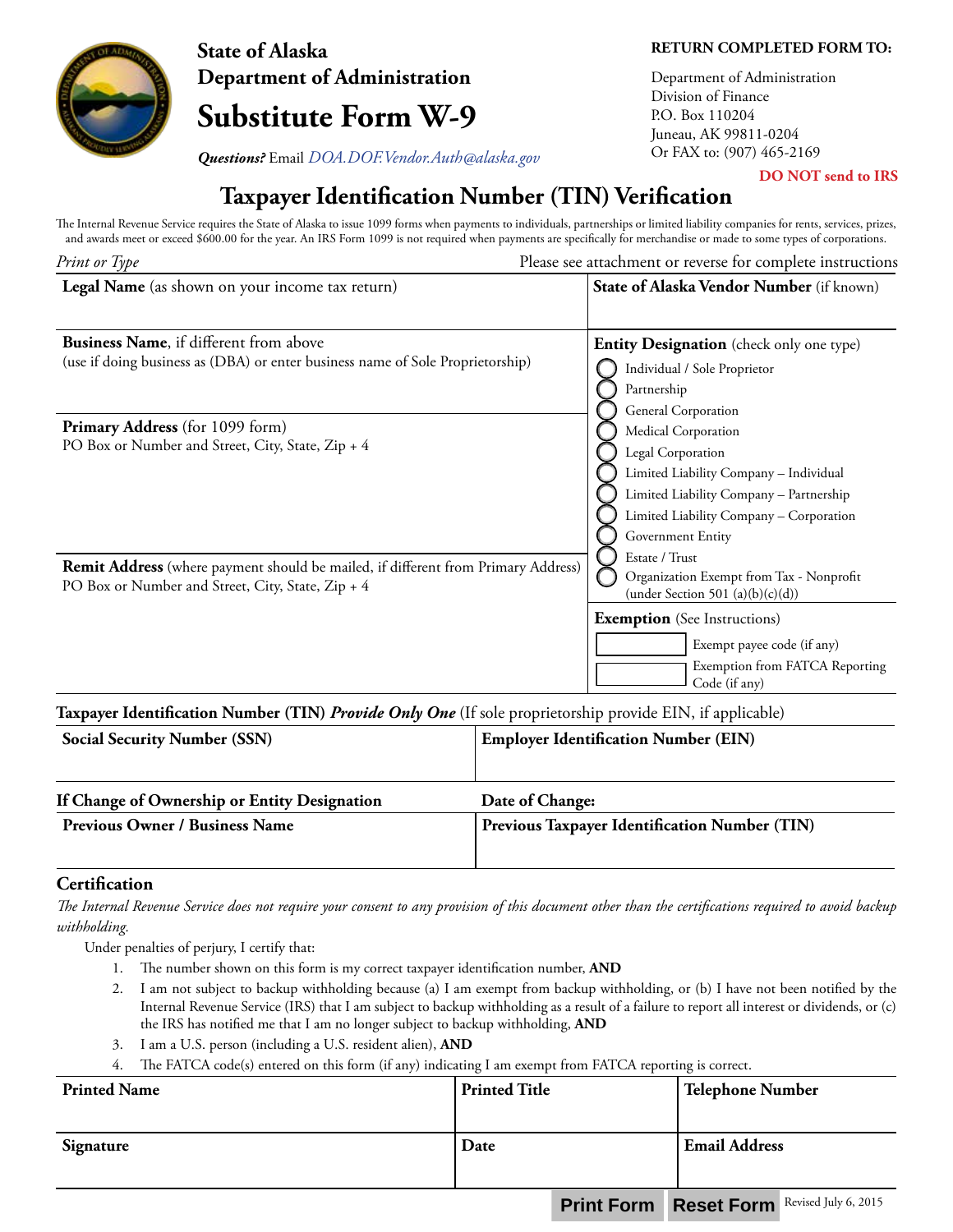## **Instructions for Completing Taxpayer Identification Number (TIN) Verification (Substitute W-9) -- Page 1**

#### **Legal Name**

*As registered with the Internal Revenue Service (IRS)*

- Individuals: Enter First Name MI Last Name
- Sole Proprietorships: Enter First Name MI Last Name
- LLC Single Owner: Enter owner's First Name MI Last Name
- All Others: Enter Legal Name of Business

#### **Business Name**

- Individuals: Leave blank
- Sole Proprietorships: Enter Business Name
- LLC Single Owner: Enter LLC Business Name
- All Others: Complete only if doing business as a DBA

#### **Primary Address**

Address where 1099 tax form should be mailed.

#### **Remit Address**

Address where payment should be mailed. Complete only if different from primary address.

#### **State of Alaska Vendor Number**

Your vendor number is an eight character alphanumeric code assigned to your company in the State of Alaska's accounting system. You may contact us at the email address listed on the form if you do not know your vendor number.

#### **Entity Designation**

Check *ONE* box which describes the type of business entity.

#### **Taxpayer Identification Number**

*LIST ONLY ONE:* Social Security Number OR Employer Identification Number. *See "What Name and Number to Give the Requester" at right.*

If you do not have a TIN, apply for one immediately. Individuals use federal form SS-05 which can be obtained from the Social Security Administration. Businesses and all other entities use federal form SS-04 which can be obtained from the Internal Revenue Service.

#### **Change of Ownership or Entity Designation**

This information is requested to allow taxable income to be reported correctly for both the new and old entities.

#### **Certification**

You must cross out item 2 if you have been notified by the IRS that you are currently subject to backup withholding because you have failed to report all interest and dividends on your tax return. For real estate transactions, item 2 does not apply. For mortgage interest paid, acquisition or abandonment of secured property, cancellation of debt, contributions to an individual retirement arrangement (IRA), and generally, payments other than interest and dividends, you are not required to sign the certification, but you must provide your correct TIN.

#### **Privacy Act Notice**

Section 6109 of the Internal Revenue Code requires you to furnish your correct TIN to persons who must file information returns with the IRS to report interest, dividends, and certain other income paid to you, mortgage interest you paid, the acquisition or abandonment of secured property, or contributions you made to an IRA. The IRS uses the numbers for identification purposes and to help verify the accuracy of your tax return. You must provide your TIN whether or not you are required to file a tax return. Payers must generally withhold 28% of taxable interest, dividend, and certain other payments to a payee who does not furnish a TIN to a payer. Certain penalties may also apply.

| <u>What I value and I vulliber to Give the Requester</u>                                                                                                                                              |                                                                                                               |  |
|-------------------------------------------------------------------------------------------------------------------------------------------------------------------------------------------------------|---------------------------------------------------------------------------------------------------------------|--|
| For this type of account:                                                                                                                                                                             | Give name and SSN of:                                                                                         |  |
| Individual                                                                                                                                                                                            | The individual                                                                                                |  |
| Two or more individuals (joint<br>account)                                                                                                                                                            | The actual owner of the account<br>or, if combined funds, the first<br>individual on the account <sup>1</sup> |  |
| Custodian account of a minor<br>(Uniform Gift to Minors Act)                                                                                                                                          | The minor <sup>2</sup>                                                                                        |  |
| The usual revocable savings trust<br>(grantor is also trustee)                                                                                                                                        | The grantor-trustee <sup>1</sup>                                                                              |  |
| So-called trust account that is<br>not a legal or valid trust under<br>state law                                                                                                                      | The actual owner $^{\rm 1}$                                                                                   |  |
| Sole proprietorship or Single-<br>Owner LLC                                                                                                                                                           | The owner <sup>1</sup>                                                                                        |  |
| For this type of account:                                                                                                                                                                             | Give name and EIN of:                                                                                         |  |
| Sole Proprietorship or Single-<br>Owner LLC                                                                                                                                                           | The owner $3$                                                                                                 |  |
| A valid trust, estate, or pension<br>trust                                                                                                                                                            | Legal entity <sup>4</sup>                                                                                     |  |
| Corporation or LLC electing<br>corporate status on Form 8832                                                                                                                                          | The corporation                                                                                               |  |
| Association, club, religious,<br>charitable, educational, or other<br>tax-exempt organization                                                                                                         | The organization                                                                                              |  |
| Partnership or multi-member<br>LLC                                                                                                                                                                    | The partnership                                                                                               |  |
| A broker or registered nominee                                                                                                                                                                        | The broker or nominee                                                                                         |  |
| Account with the Department<br>of Agriculture in the name of<br>a public entity (such as a state<br>or local government, school<br>district or prison) that receives<br>agricultural program payments | The public entity                                                                                             |  |

**What Name and Number to Give the Requester**

1 List first and circle the name of the person whose number you furnish. If only one person on a joint account has an SSN, that person's number must be furnished.

2 Circle the minor's name and furnish the minor's SSN.

<sup>3</sup> You must show your individual name, but you may also enter your business or "DBA" name. You may use either your SSN or EIN (if you have one).

<sup>4</sup> List first and circle the name of the legal trust, estate, or pension trust. (Do not furnish the TIN of the personal representative or trustee unless the legal entity itself is not designated in the account title.) **Note:** If no name is circled when more than one name is listed, the number will be considered to be that of the first name listed.